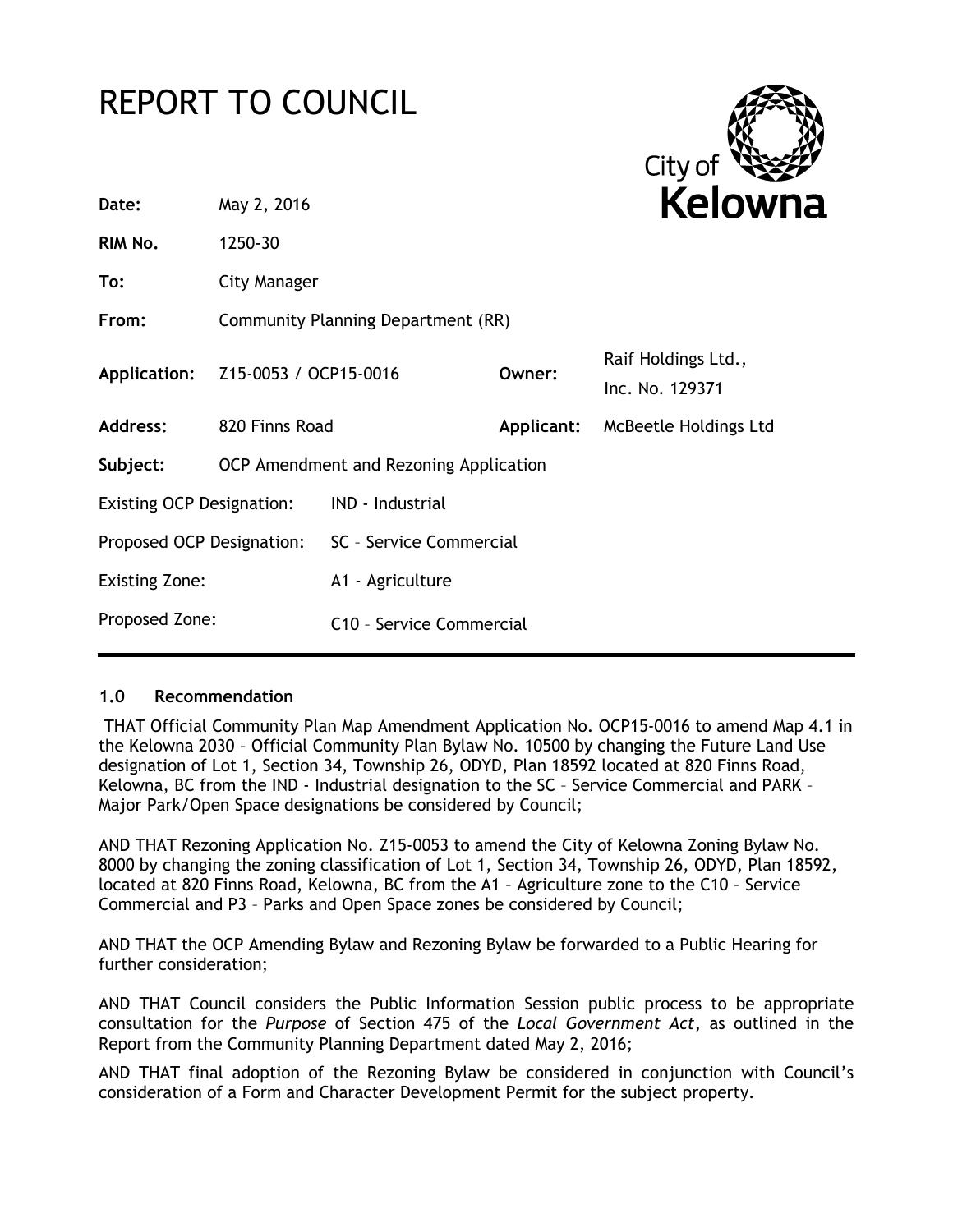AND THAT final adoption of the Rezoning Bylaw be considered in conjunction with the issuance of an Environmental Development Permit for the subject property.

AND FURTHER THAT prior to final adoption of the Rezoning Bylaw, that the Riparian Management Area be dedicated to the City as protected area.

# **2.0 Purpose**

To amend the Official Community Plan to change the future land use designation and rezone the subject property to allow the lands to be used for service commercial development.

# **3.0 Community Planning**

Community Planning recommends that the bylaws be given initial consideration and forwarded to public hearing. The property is currently vacant and, given its size and location, is unlikely to be developed for agricultural use. The property is not within the ALR.

While the Official Community Plan designates the property for industrial use, the amendment to Service Commercial is in keeping with the neighbourhood development pattern. The proposed use on the site, a car dealership, is also in keeping with similar land uses along Highway 97 in the area. Orchard Ford is located to the south of the property, and an application for a new automotive dealership has been received for another dealership on an adjoining property.

Prior to any development occurring, the applicant will be required to apply for a Development Permit.

### **4.0 Proposal**

### 4.1 Background

The property is an undeveloped lot between Highway 97 and Finns Road. The property is currently zoned A1 – Agriculture, but is not being used for any agricultural purposes. The property is currently designated for future Industrial use in the OCP Future Land Use Map.

The subject property, as well as several in the area, are subject to negotiations regarding land swaps for the highway expansion and future road re-alignments. The land swap will not effect the applicant's development plans for the site, and the property will be usable as a C10 zoned parcel after the swap is completed.

### 4.2 Project Description

The applicant has made application to amend the Official Community Plan and Zoning Bylaw to allow the property to be used for service commercial purposes under the C10 zone. The applicant has indicated that the property will be used as a car dealership. Designs for the dealership will be submitted as part of the development permit, which will be a condition of zoning bylaw approval.

### 4.3 Site Context

The property is a vacant parcel that tapers out between Highway 97 and Finns Road. It is located in an area with primarily service commercial uses, with a boat storage and business park nearby.

The property will be impacted by the 6-laning of Highway 97, and a 15 m road dedication will be required along the northerly property line for future road alignment.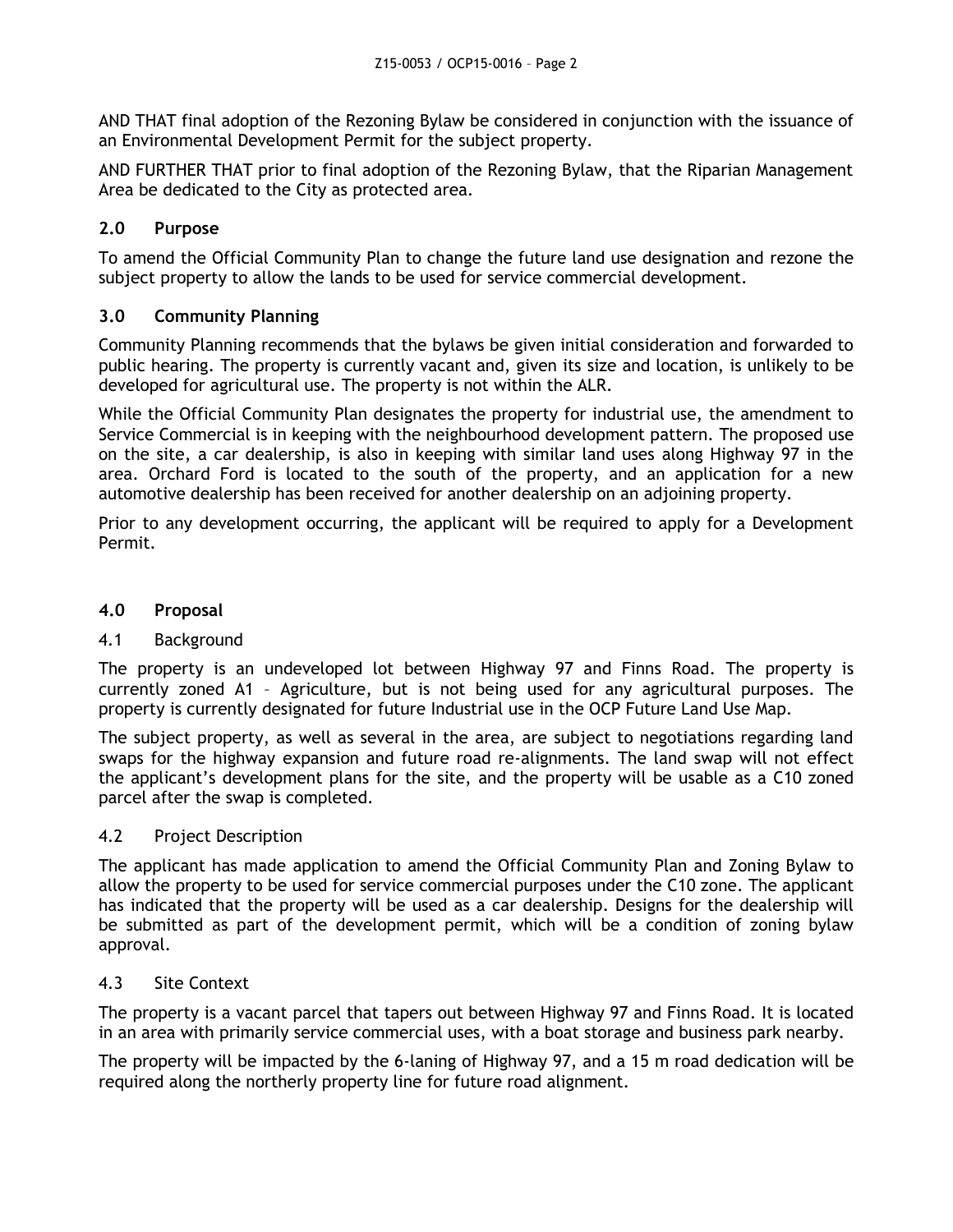Gopher Creek runs near the south boundary of the property. While the creek itself is outside of the property, a portion of the 15 m riparian management area runs into the property. This land will be dedicated to the city as a condition of bylaw adoption for its long term protection.



Adjacent land uses are as follows: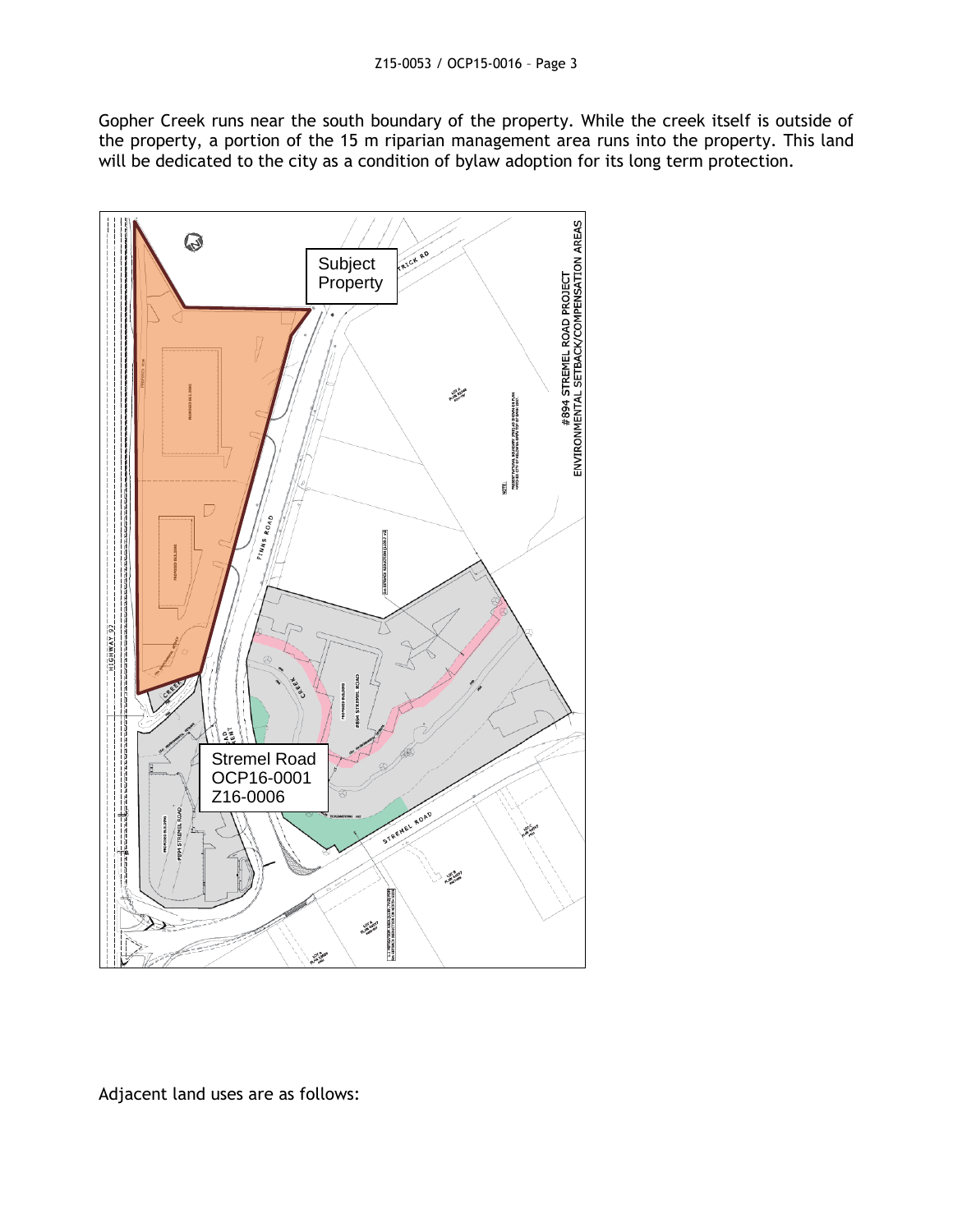| <b>Orientation</b> | <b>Zoning</b>            | <b>Land Use</b>         |
|--------------------|--------------------------|-------------------------|
| North              | 12 - General Industrial  | Boat Storage / Building |
| East               | 11 - Business Industrial | <b>Business Park</b>    |
| South              | RU1 - Large Lot Housing  | Residence               |
| West               | A1 - Agriculture         | Vacant / Pasture        |

# **Subject Property Map:**





**SUBJECT PROPERTY** 

# **5.0 Current Development Policies**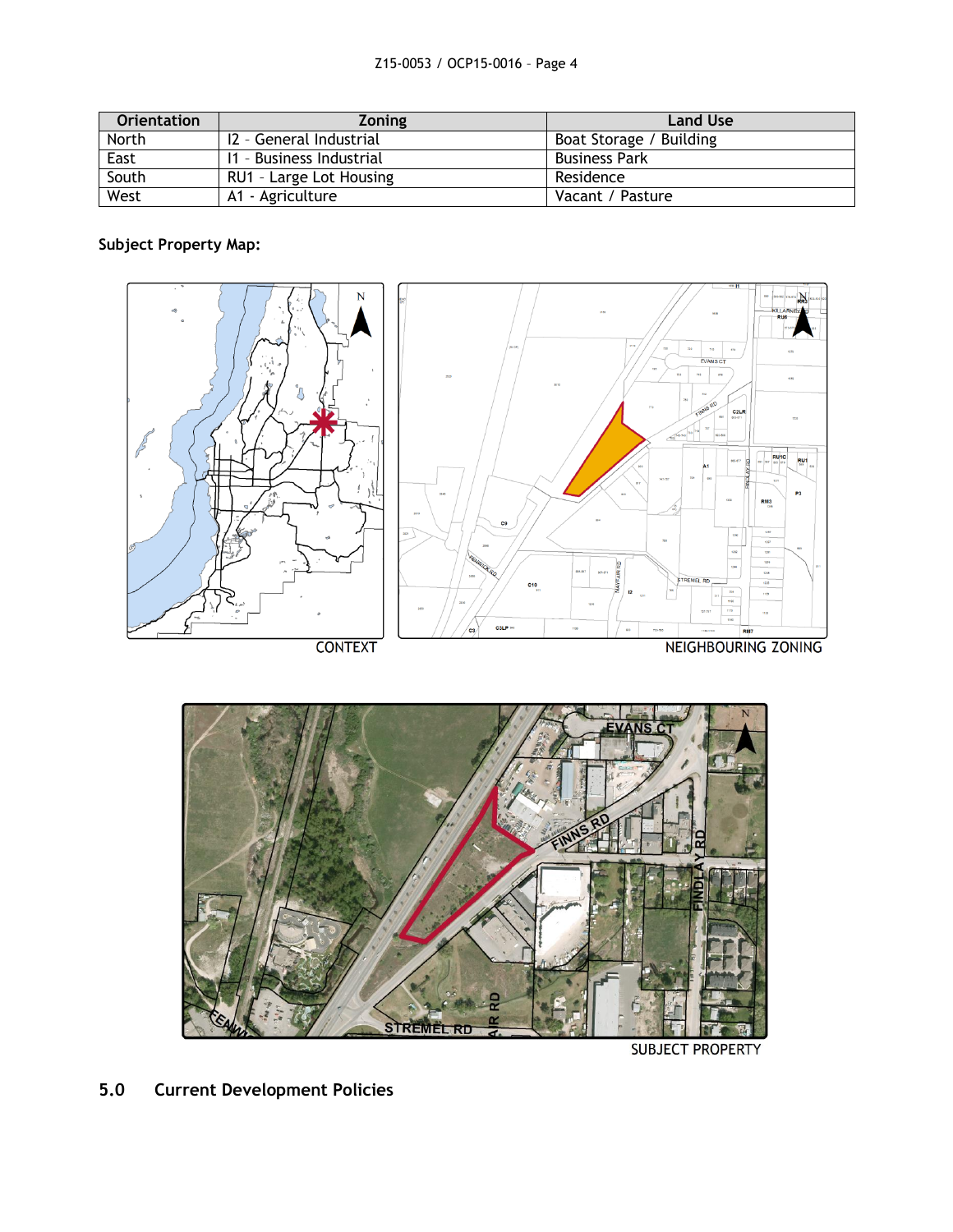### 5.1 Kelowna Official Community Plan (OCP)

#### **Service Commercial (SC)**

Developments for the provision of business support services and other commercial uses requiring extensive on-site storage. Building densities would be consistent with the provision of the C10 zone of the Zoning Bylaw.

#### **Riparian Management Area**

Table 12.1 establishes a 15m Riparian Management Area around Francis Brook Creek.

#### **Dedication of Linear Parks**.

At subdivision and rezoning for all development types secure a minimum 10-metre wide linear corridor for public access as included in Table 5.1 Linear Park – Public Access and/or are shown on Map 5.9 – Linear Corridors / Paths. The 10-metre wide corridor may be in addition to, and outside, any riparian management area requirements imposed through the Environmental Development Permit (see Chapter 12) requirements of the OCP. On the private property side of the public access corridor, the City may, as necessary, consider stipulating additional "no disturb" zones. Lot line adjustments or other subdivision applications not resulting in the creation of new lots suitable for the construction of buildings permitted under the applicable zoning will be considered exempt from this policy.

5.2 Public Notification & Consultation for Development Applications Policy #367

The applicant has delivered notifications to surrounding property owners.

#### **6.0 Technical Comments**

6.1 Building & Permitting Department

No concerns at this time, will make further comments during the Development Permit Process.

6.2 Development Engineering Department

See attached document dated October 29, 2015.

### 6.3 Bylaw Services

No concerns

- 6.4 Iplan / Parks Planning
- 1 1. The RMA should be dedicated titled property in favour of the City and zoned P3 Parks and Open Space for environmental protection, drainage and recreation.
- 2. A 1.2m high black chain link fence built to City standards should be installed 15cm inside the new western private property line to delineate the private / public parkland.

### 6.4 Fire Department

No concerns at this time, will make further comments during the Development Permit Process.

#### 6.5 Ministry of Transportation

No concerns at this time, bylaw will require Ministry approval.